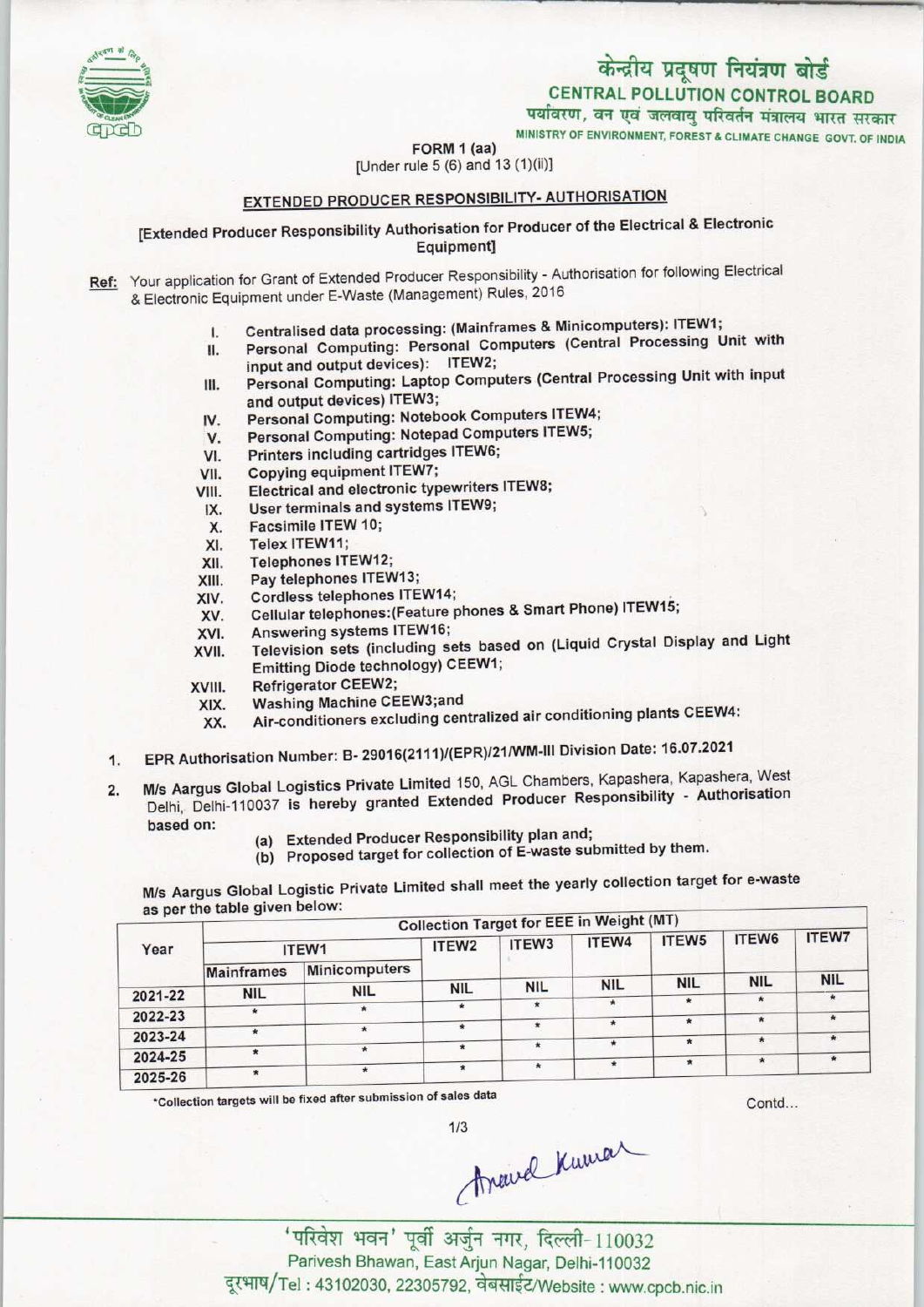

From pre page...

| Year    | <b>Collection Target for EEE in Weight (MT)</b> |               |                |            |            |                                   |                          |                          |                               |  |
|---------|-------------------------------------------------|---------------|----------------|------------|------------|-----------------------------------|--------------------------|--------------------------|-------------------------------|--|
|         | ITEW8                                           | <b>ITEW9</b>  | ITEW10         | ITEW11     | ITEW12     | ITEW13                            | ITEW14                   | ITEW15                   |                               |  |
|         |                                                 |               |                |            |            |                                   |                          | Feature<br><b>Phones</b> | <b>Smart</b><br><b>Phones</b> |  |
| 2021-22 | <b>NIL</b>                                      | <b>NIL</b>    | <b>NIL</b>     | <b>NIL</b> | <b>NIL</b> | <b>NIL</b>                        | <b>NIL</b>               | <b>NIL</b>               | <b>NIL</b>                    |  |
| 2022-23 | Ħ.                                              | $\frac{1}{2}$ | $\frac{1}{24}$ | $\star$    | $\star$    | $\frac{d\mathbf{r}}{d\mathbf{r}}$ | $\star$                  | $\star$                  | *                             |  |
|         | $\pi$                                           | $\star$       | $\star$        | $\star$    | 壹          | 金                                 | $\star$                  | $\star$                  | $\star$                       |  |
| 2023-24 |                                                 |               |                |            |            | $\star$                           | $\star$                  | $\star$                  | $\star$                       |  |
| 2024-25 | $\star$                                         | ÷             | $\star$        | $\dot{w}$  | $\star$    |                                   |                          |                          |                               |  |
| 2025-26 | $\star$                                         | $\ast$        | $\star$        | $\star$    | $\star$    | $\star$                           | $\boldsymbol{\hat{\pi}}$ | $\star$                  | $\star$                       |  |

| Year    |            | <b>Collection Target for EEE in Weight (MT)</b> |                   |                   |            |  |  |
|---------|------------|-------------------------------------------------|-------------------|-------------------|------------|--|--|
|         | ITEW16     | CEEW1                                           | CEEW <sub>2</sub> | CEEW <sub>3</sub> | CEEW4      |  |  |
| 2021-22 | <b>NIL</b> | <b>NIL</b>                                      | <b>NIL</b>        | <b>NIL</b>        | <b>NIL</b> |  |  |
| 2022-23 |            |                                                 |                   |                   |            |  |  |
| 2023-24 |            |                                                 |                   |                   |            |  |  |
| 2024-25 |            |                                                 |                   |                   |            |  |  |
| 2025-26 |            |                                                 |                   |                   |            |  |  |

will be fixed after submission of sales data •Collection targets

- 3. The Authorisation shall be valid for a period of five (5) years from date of issue with following conditions:
	- i. You shall strictly follow the approved Extended Producer Responsibility plan, a copy of which is enclosed herewith as Enciosure-I;
	- ii. You shall ensure that collection mechanism or collection Centres are set up or designated as per the details given in the Extended Producer Responsibility plan and that shall be completed before the proposed dates if any in the EPR Plan (list of collection Centres and the toll free numbers for reverse logistics enclosed);
	- iii. You shall ensure that all the collected e-waste is channelized to your dismantler/recycler M/s Deshwal Waste Management Pvt. Ltd., Plot No. 292, Sector-7, IMT Manesar, Gurugram, India and records shall be maintained at dismantler/ recycler and your end;
	- iv. You shall maintain records, in Form-2 of these Rules, of e-waste and make such records available for scrutiny by Central Pollution Control Board;
	- v. You shall file annual returns in Form-3 to the Central Pollution Control Board on or before 30th day of June following the financial year to which that returns relates.

#### vi. General Terms & Conditions of the Authorisation:

- a.The authorisation shall comply with provisions of the Environment (Protection) Act, <sup>1986</sup> and the E-waste (Management) Rules, 2016 made there under;
- b. The authorisation or its renewal shall be produced for inspection at the request of an officer authorised by the Central Pollution Control Board;
- c.Any change in the approved Extended Producer Responsibility plan should be informed to Central Pollution Control Board within 15 days on which decision shall be communicated by Central Pollution Control Board within sixty days;

Contd

march Kurrer